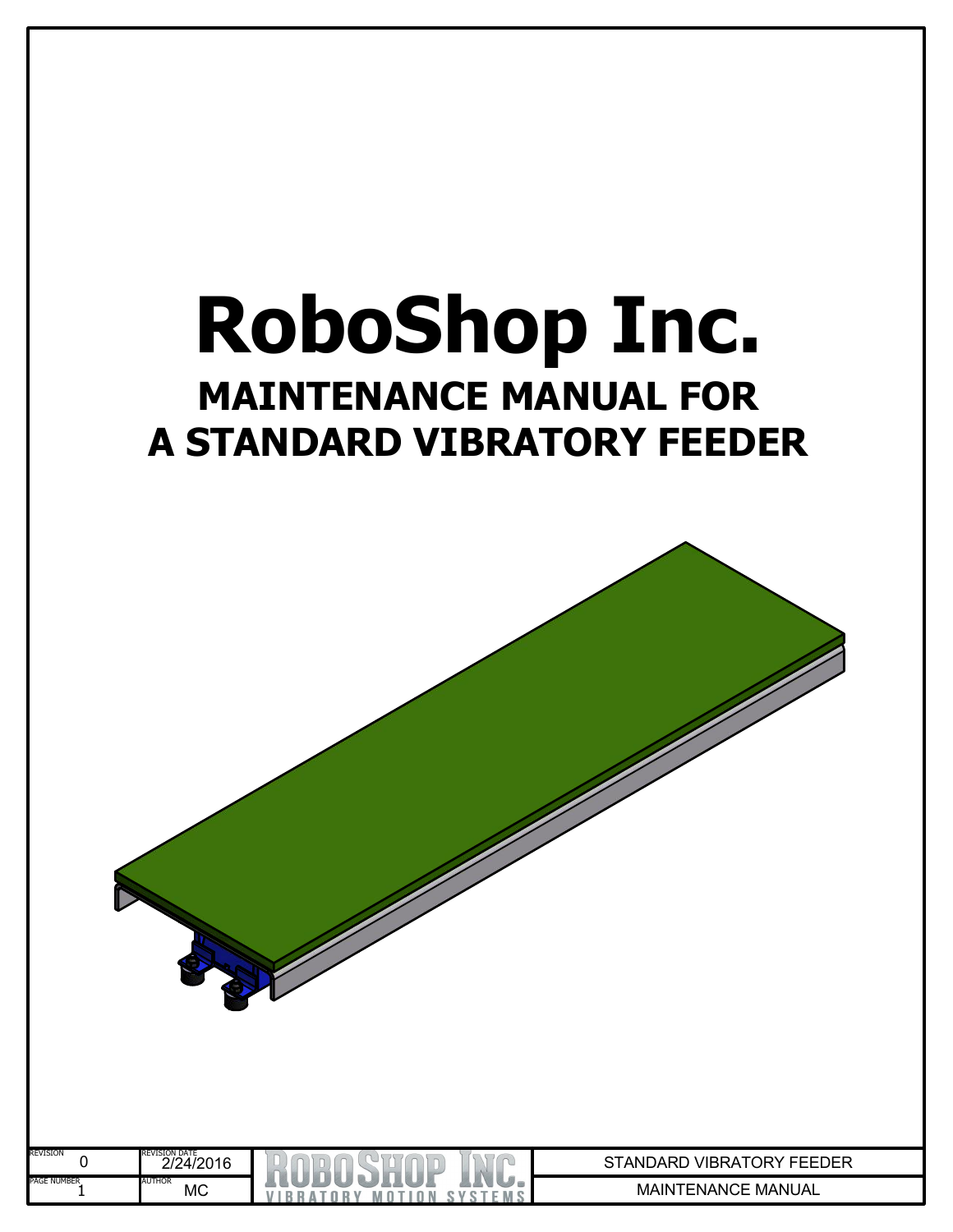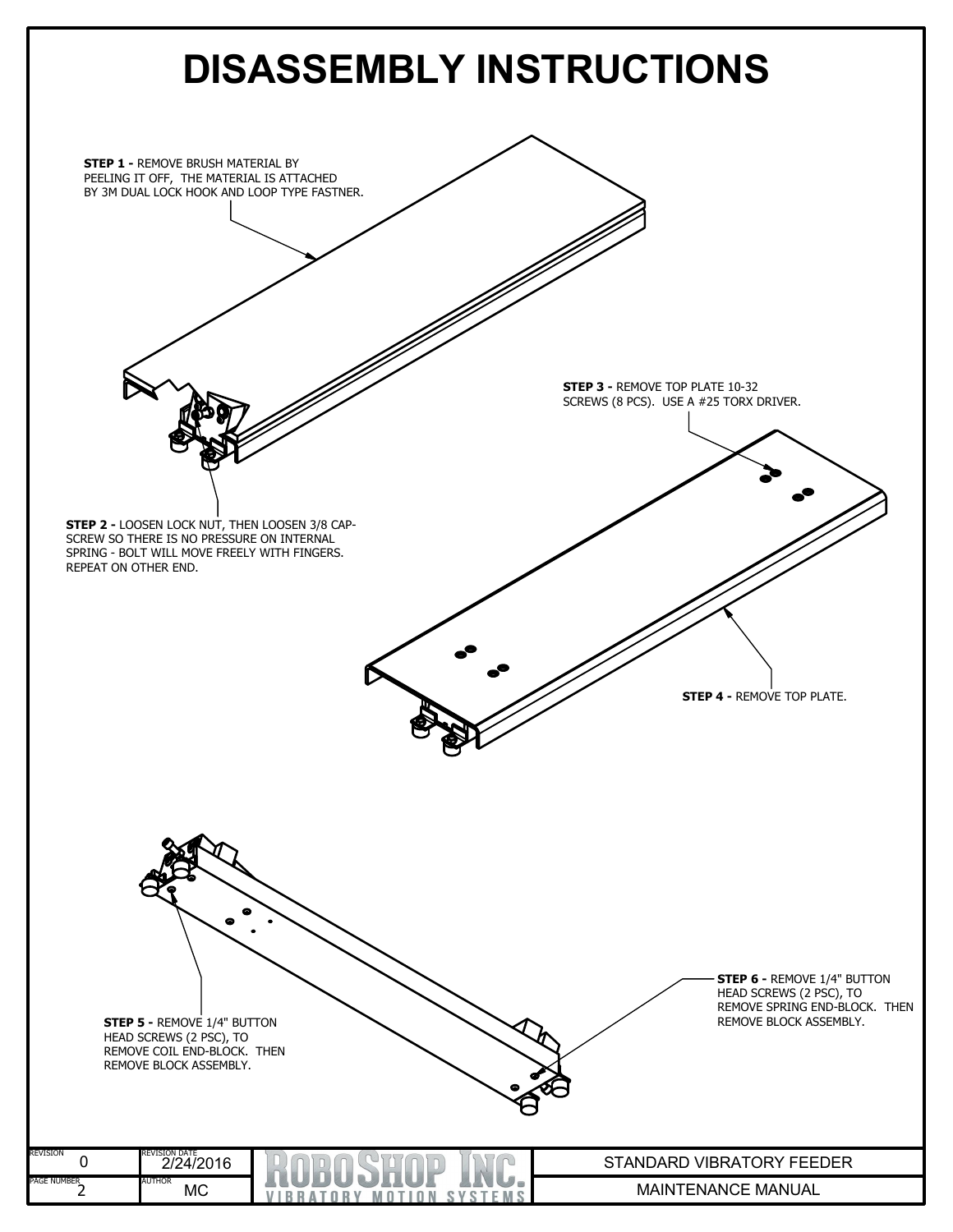## **STANDARD COIL BLOCK ASSEMBLY**

| <b>PARTS LIST</b> |               |                                    |                              |  |  |  |  |
|-------------------|---------------|------------------------------------|------------------------------|--|--|--|--|
| <b>ITEM</b>       | <b>OTY</b>    | <b>DESCRIPTION</b>                 | PART NUMBER                  |  |  |  |  |
| 1                 | 1             | ANGLED END BLOCK - COIL - STANDARD | RoboShop-P-009               |  |  |  |  |
| 2                 | 1             | ANGLED PULL BLOCK - STANDARD       | RoboShop-P-007               |  |  |  |  |
| 3                 | 4             | <b>Button Head Cap Screw</b>       | 10-32 x 1/2"                 |  |  |  |  |
| $\overline{4}$    | 1             | Gibraltar - Countersunk Washers    | $3/16 \times 3/4 \times 1/8$ |  |  |  |  |
| 5                 | $\mathcal{P}$ | Hardened Ground Dowel Pin          | $1/2 \times 3"$              |  |  |  |  |
| 6                 | 1             | Hex Nut                            | 3/8 - 16 UNC                 |  |  |  |  |
| 7                 | $\mathcal{P}$ | Linear Bearing                     | 1/2 ID x 7/78 OD x 1 1/4"    |  |  |  |  |
| 8                 | 1             | Roll Pin                           | $3/8 \times 1$ "             |  |  |  |  |
| 9                 | 1             | Socket Head Cap Screw              | 3/8 - 16 UNC x 1 1/2"        |  |  |  |  |
| 10                | 1             | Raymond Spring                     | 106-404 - Die Spring         |  |  |  |  |



7

9

3

7

3

1 - REMOVE PULL BLOCK ASSEMBLY (ITEMS: 2, 5 & 8) FROM MAIN ASSEMBLY.

A

2. REMOVE SPRING (ITEM 10) AND THEN INSPECT FOR CRACKS. REPLACE IF WORN OR CRACKED.

3. REMOVE WASHER (ITEM 4), TAKE NOTE OF ORIENTATION.

4. REMOVE TWO (2) SCREWS (ITEM 3) FROM MAIN ASSEMBLY, FROM ONE SIDE ONLY.

5. SLIDE OUT BEARING (ITEM 7), CHECK FOR WEAR AND EXCESS PLAY. REPLACE IF WORN.

6. INSPECT SLIDER PINS (ITEM 5) FOR WEAR. IF OUT OF TOLLERANCE, PRESS OUT AND REPLACE WITH NEW PINS.

7. REINSTALL BEARING (ITEM 7) AND THEN SCREWS (ITEM 3).

8. REINSTALL WASHER (ITEM 4) AND SPRING (ITEM 10), LUBRICATE WITH GENERAL PURPOSE, HEAVY-DUTY GREASE

9. REINSTALL PULL BLOCK ASSEMBLY (ITEMS: 2, 5 & 8) TO MAIN ASSEMBLY. LUBRICATE PINS WITH GENERAL PURPOSE, HEAVY-DUTY GREASE BEFORE ASSEMBLING. PULL BLOCK ASSEMBLY SHOULD FREELY MOVE IN MAIN ASSEMBLY.

TIP: USE A LARGE RUBBER BAND OR ZIP-TYE TO HOLD THE TWO ASSEMBLIES TOGETHER UNTIL THE TOP PLATE HAS BEEN SECURED.

| <b>REVISION</b>                             | <b>REVISION DATE</b><br>2/24/2016 | $\sim$<br><b>Service</b><br>m         | TDER .<br><b>VIBRA</b><br>TANDARD<br><sup>-</sup> ORነ<br>---- |
|---------------------------------------------|-----------------------------------|---------------------------------------|---------------------------------------------------------------|
| <b>PAGE NUMBER</b><br>$\tilde{\phantom{a}}$ | <b>AUTHOR</b><br>MC               | va<br>e<br>W<br>к<br>nл<br>m<br>n, 30 | MANUAL<br><b>MAIN</b><br>'ENANC<br>-                          |

5

2

3

 $\left(3\right)$ 

 $\mathcal{O}$ 

4

5

8

1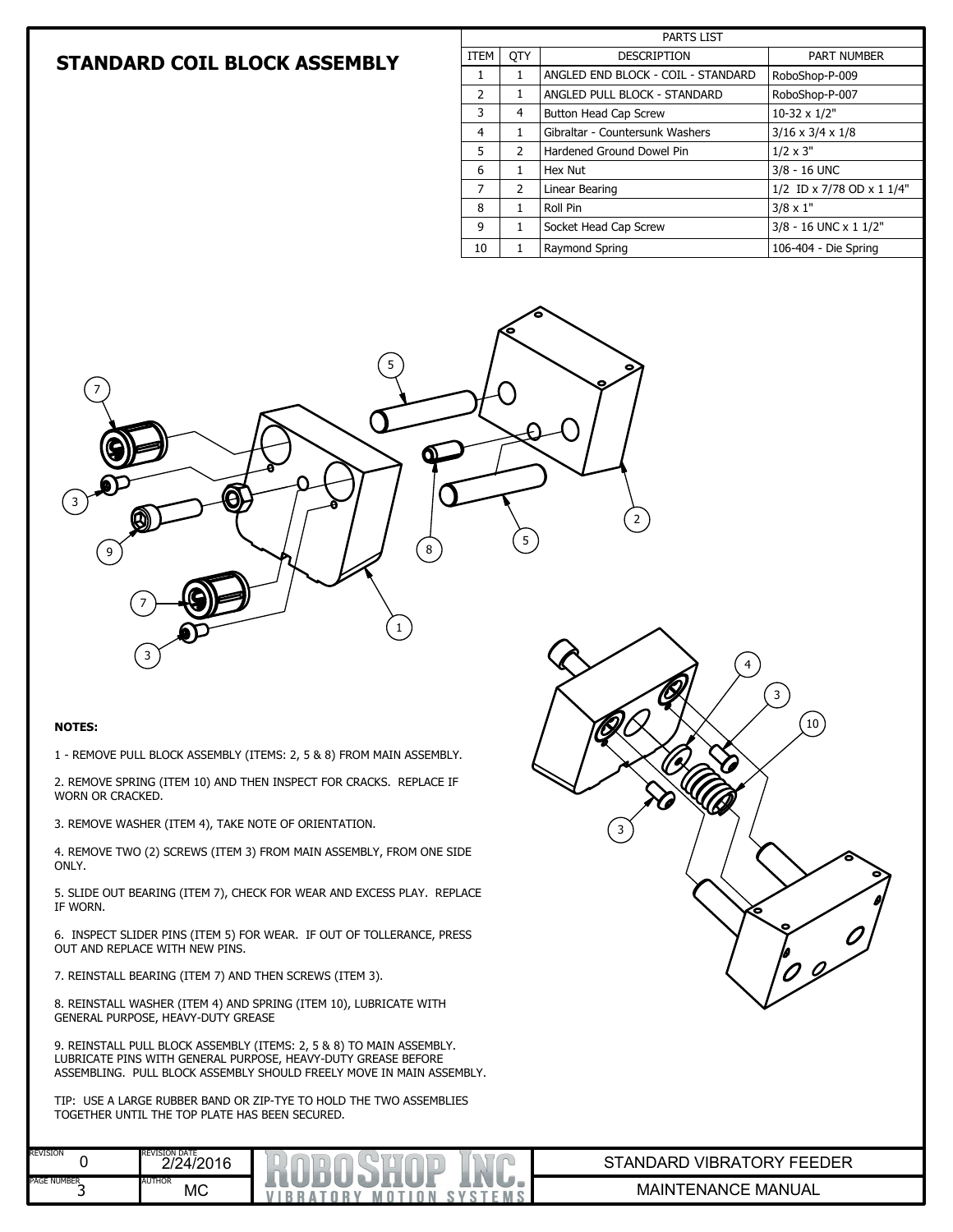|                                                                                                                                                                                                               |                |                | <b>PARTS LIST</b>                       |                                               |
|---------------------------------------------------------------------------------------------------------------------------------------------------------------------------------------------------------------|----------------|----------------|-----------------------------------------|-----------------------------------------------|
| <b>STANDARD SPRING BLOCK ASSEMBLY</b>                                                                                                                                                                         | ITEM           | QTY            | DESCRIPTION                             | PART NUMBER                                   |
|                                                                                                                                                                                                               | $\mathbf{1}$   | $\mathbf{1}$   | ANGLED END BLOCK - SPRING - STANDARD    | RoboShop-P-008                                |
|                                                                                                                                                                                                               | $\overline{2}$ | $\mathbf{1}$   | ANGLED PULL BLOCK - STANDARD            | RoboShop-P-007                                |
|                                                                                                                                                                                                               | 3              | $\overline{4}$ | Button Head Cap Screw                   | 10-32 x 1/2"                                  |
|                                                                                                                                                                                                               | $\overline{4}$ | 1              | Gibraltar - Countersunk Washers         | $3/16 \times 3/4 \times 1/8$                  |
|                                                                                                                                                                                                               | 5              | 2              | Hardened Ground Dowel Pin               | $1/2 \times 3"$                               |
|                                                                                                                                                                                                               | 6              | $\mathbf{1}$   | Hex Nut                                 | 3/8 - 16 UNC                                  |
|                                                                                                                                                                                                               | $\overline{7}$ | $\overline{2}$ | Linear Bearing                          | 1/2 ID x 7/78 OD x 1 1/4"                     |
| 2                                                                                                                                                                                                             | 8              | $\mathbf{1}$   | Roll Pin                                | $3/8 \times 1"$                               |
| О<br>$\bf 8$                                                                                                                                                                                                  | 9<br>10        | 1<br>1         | Socket Head Cap Screw<br>Raymond Spring | 3/8 - 16 UNC x 1 1/2"<br>106-404 - Die Spring |
|                                                                                                                                                                                                               | 10             |                | 6<br><b>VC</b>                          | 7                                             |
| <b>NOTES:</b><br>1 - REMOVE PULL BLOCK ASSEMBLY (ITEMS: 2, 5 & 8) FROM MAIN ASSEMBLY.                                                                                                                         |                |                | 9 <sub>1</sub><br>$\overline{7}$        |                                               |
| 2. REMOVE SPRING (ITEM 10) AND THEN INSPECT FOR CRACKS. REPLACE IF<br>WORN OR CRACKED.                                                                                                                        |                |                | 3                                       |                                               |
| 3. REMOVE WASHER (ITEM 4), TAKE NOTE OF ORIENTATION.                                                                                                                                                          |                |                |                                         |                                               |
| 4. REMOVE TWO (2) SCREWS (ITEM 3) FROM MAIN ASSEMBLY, FROM ONE SIDE<br>ONLY.                                                                                                                                  |                |                |                                         |                                               |
| 5. SLIDE OUT BEARING (ITEM 7), CHECK FOR WEAR AND EXCESS PLAY. REPLACE<br>IF WORN.                                                                                                                            |                |                |                                         |                                               |
| 6. INSPECT SLIDER PINS (ITEM 5) FOR WEAR. IF OUT OF TOLLERANCE, PRESS<br>OUT AND REPLACE WITH NEW PINS.                                                                                                       |                |                |                                         |                                               |
| 7. REINSTALL BEARING (ITEM 7) AND THEN SCREWS (ITEM 3).                                                                                                                                                       |                |                |                                         |                                               |
| 8. REINSTALL WASHER (ITEM 4) AND SPRING (ITEM 10), LUBRICATE WITH<br>GENERAL PURPOSE, HEAVY-DUTY GREASE                                                                                                       |                |                |                                         |                                               |
| 9. REINSTALL PULL BLOCK ASSEMBLY (ITEMS: 2, 5 & 8) TO MAIN ASSEMBLY.<br>LUBRICATE PINS WITH GENERAL PURPOSE, HEAVY-DUTY GREASE BEFORE<br>ASSEMBLING. PULL BLOCK ASSEMBLY SHOULD FREELY MOVE IN MAIN ASSEMBLY. |                |                |                                         |                                               |
| TIP: USE A LARGE RUBBER BAND OR ZIP-TYE TO HOLD THE TWO ASSEMBLIES<br>TOGETHER UNTIL THE TOP PLATE HAS BEEN SECURED.                                                                                          |                |                |                                         |                                               |
| <b>REVISION</b><br><b>REVISION DATE</b><br>0<br>2/24/2016                                                                                                                                                     |                |                | STANDARD VIBRATORY FEEDER               |                                               |
| PAGE NUMBER<br><b>AUTHOR</b>                                                                                                                                                                                  |                |                |                                         |                                               |
| 4<br>MC<br><b>VIBRATORY MOTION SYSTEMS</b>                                                                                                                                                                    |                |                | MAINTENANCE MANUAL                      |                                               |

| <b>MAINTENANCE MANUAL</b> |  |
|---------------------------|--|
|---------------------------|--|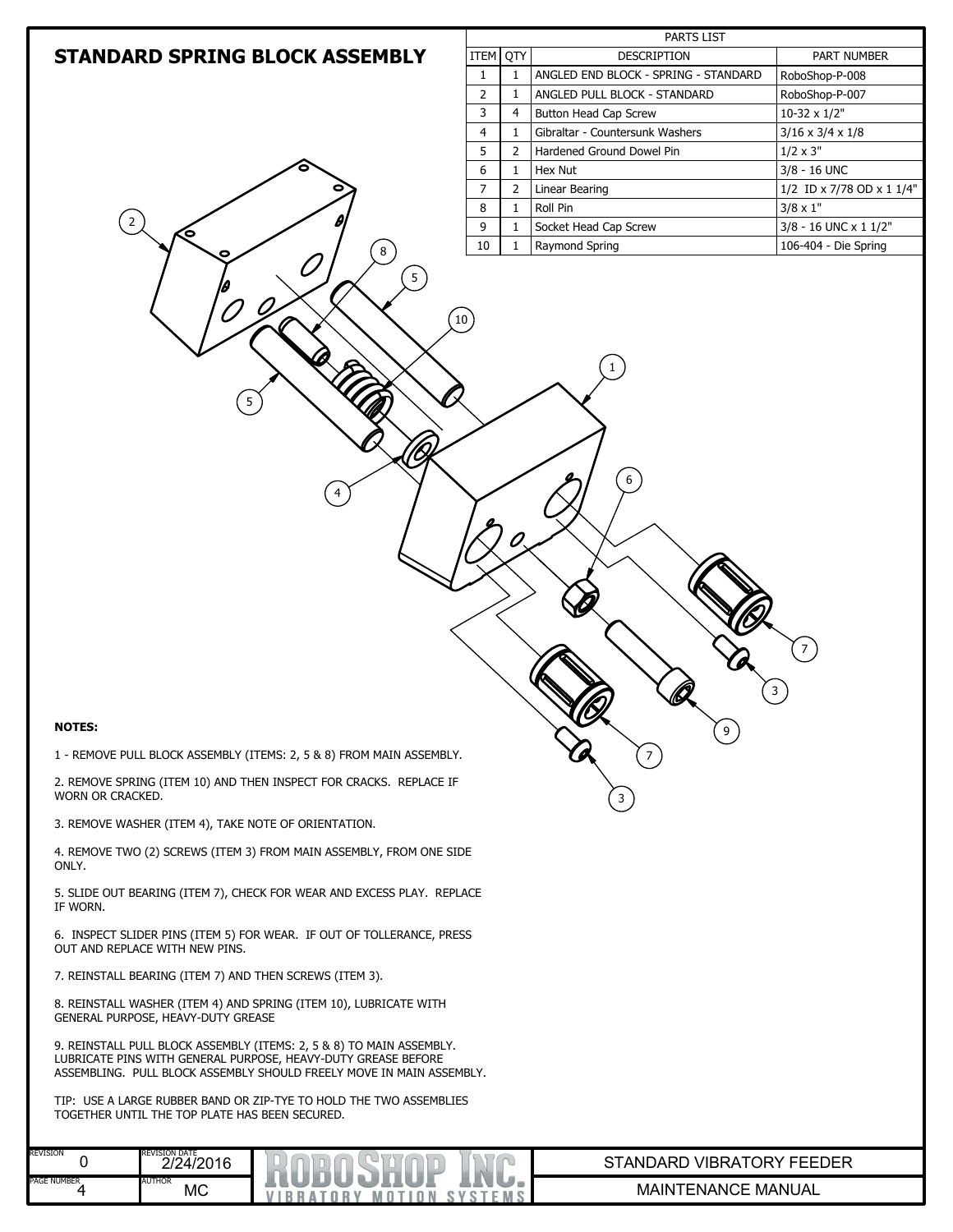